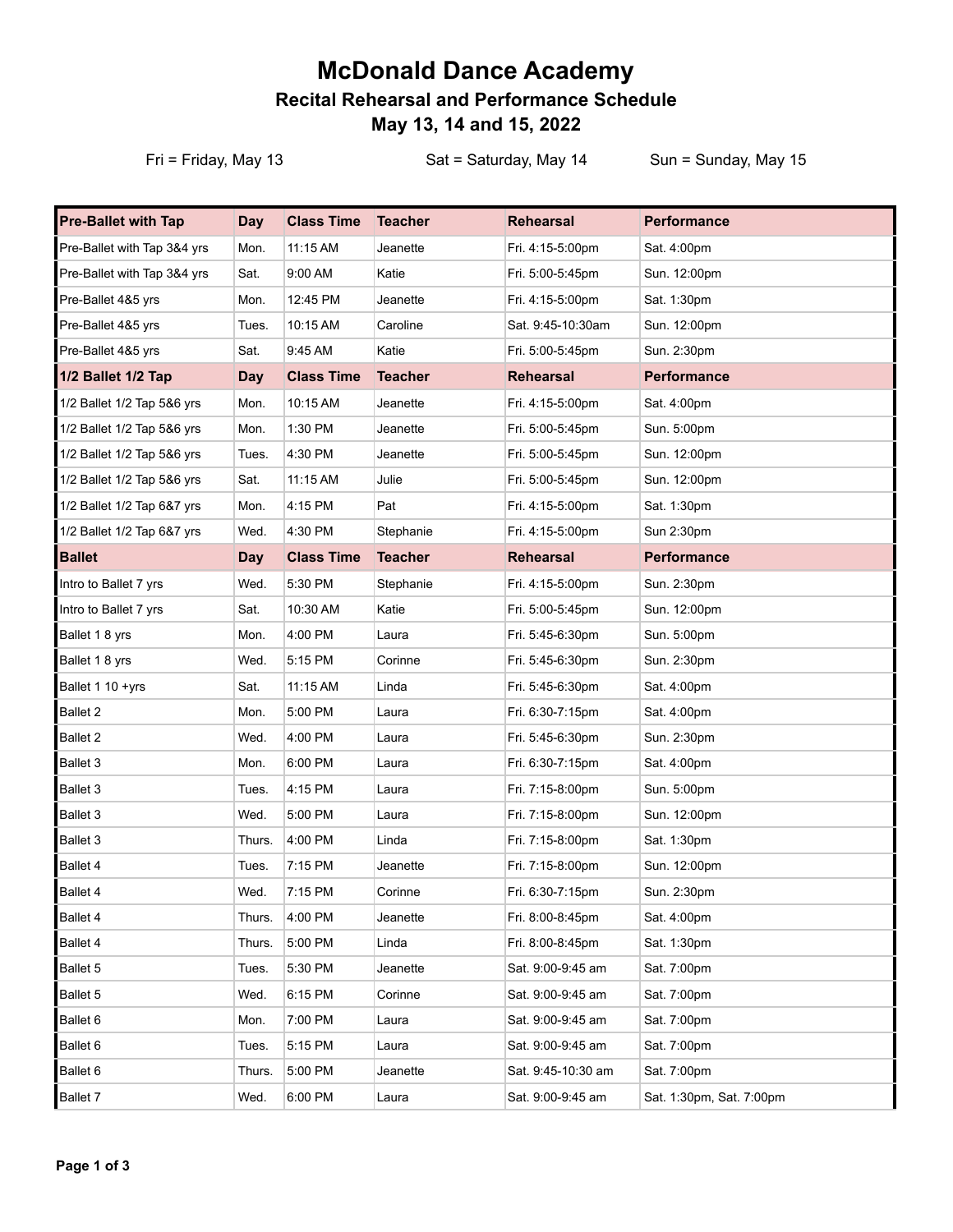## **McDonald Dance Academy Recital Rehearsal and Performance Schedule May 13, 14 and 15, 2022**

Fri = Friday, May 13 Sat = Saturday, May 14 Sun = Sunday, May 15

| Sat.       | 10:45 AM          | Jeanette       | Sat. 9:00-9:45 am   | Sat. 7:00pm, Sun. 2:30              |
|------------|-------------------|----------------|---------------------|-------------------------------------|
| Thurs.     | 6:15 PM           | Jeanette       | Sat. 9:00-9:45 am   | Sat 7:00pm, Sun 12:00pm, Sun 5:00pm |
| Sat.       | 10:00 AM          | Linda          | Sat. 9:45-10:30 am  | Sat. 4:00pm, Sat. 7:00pm            |
| Day        | <b>Class Time</b> | <b>Teacher</b> | <b>Rehearsal</b>    | <b>Performance</b>                  |
| Mon.       | 8:15 PM           | Laura          | Sat. 9:45-10:30 am  | Sat. 7:00pm, Sun 12:00pm            |
| Wed.       | 7:15 PM           | Laura          | Sat. 9:45-10:30 am  | Sat. 1:30pm, Sat. 7:00pm            |
| Sat.       | 12:00 PM          | Jeanette       | Sat. 9:45-10:30 am  | Sat. 4:00pm, Sat. 7:00pm            |
| Thurs.     | 7:30 PM           | Jeanette       | Sat. 9:45-10:30 am  | Sat. 7:00pm, Sun 2:30pm, Sun 5:00pm |
| Day        | <b>Class Time</b> | <b>Teacher</b> | <b>Rehearsal</b>    | <b>Performance</b>                  |
| Mon.       | 4:15 PM           | Sarah          | Fri. 5:45-6:30      | Sun. 2:30pm                         |
| Mon.       | 5:15 PM           | Pat            | Fri. 5:45-6:30pm    | Sat. 1:30pm                         |
| Tues.      | 4:15 PM           | Julie          | Fri. 5:45-6:30pm    | Sun. 12:00pm                        |
| Mon.       | 6:15 PM           | Pat            | Fri. 6:30-7:15pm    | Sat. 4:00pm                         |
| Tues.      | 5:30 PM           | Sarah          | Fri. 6:30-7:15pm    | Sun. 5:00pm                         |
| Wed.       | 6:00 PM           | Pat            | Fri. 7:15-8:00pm    | Sat. 1:30pm                         |
| Mon.       | 5:00 PM           | Sarah          | Fri. 7:15-8:00pm    | Sat. 4:00pm                         |
| Mon.       | 6:00 PM           | Sarah          | Sat. 9:45-10:30 am  | Sat. 7:00pm                         |
| Thurs.     | 6:15 PM           | Julie          | Sat. 9:45-10:30 am  | Sat. 7:00pm                         |
| Mon.       | 8:00 PM           | Sarah          | Sat. 9:45-10:30 am  | Sat. 7:00pm                         |
| Thurs.     | 6:15 PM           | Michael        | Sat. 10:30-11:15 am | Sat 7:00pm                          |
| Thurs.     | 7:15 PM           | Michael        | Sat. 10:30-11:15 am | Sat. 7:00pm                         |
| Tues.      | 7:15 PM           | Sarah          | Sat. 10:30-11:15 am | Sat. 7:00pm, Sun.2:30               |
| Tues.      | 6:15 PM           | Julie          | Sat. 10:30-11:15 am | Sat. 7:00pm, Sun. 5:00pm            |
| <b>Day</b> | <b>Class Time</b> | <b>Teacher</b> | <b>Rehearsal</b>    | <b>Performance</b>                  |
| Thurs.     | 4:30 PM           | Julie          | Fri. 6:30-7:15pm    | Sun. 5:00pm                         |
| Thurs.     | 4:45 PM           | Michael        | Fri. 6:30-7:15pm    | Sun. 2:30pm                         |
| Thurs.     | 5:30 PM           | Michael        | Fri. 7:15-8:00pm    | Sun. 5:00pm                         |
| Day        | <b>Class Time</b> | <b>Teacher</b> | <b>Rehearsal</b>    | <b>Performance</b>                  |
| Tues.      | 6:30 PM           | Sarah          | Fri. 8:00-8:45pm    | Sat. 4:00 pm                        |
| Thurs.     | 8:15 PM           | Michael        | Sat. 10:30-11:15 am | Sat. 7:00pm, Sun. 5:00pm            |
| <b>Day</b> | <b>Class Time</b> | <b>Teacher</b> | Rehearsal           | <b>Performance</b>                  |
| Wed.       | 6:15 PM           | Stephanie      | Fri. 5:00-5:45pm    | Sun. 5:00pm                         |
| Thurs.     | 5:15 PM           | Julie          | Fri. 5:45-6:30pm    | Sat. 1:30pm                         |
| Tues.      | 5:15 PM           | Julie          | Fri. 6:30-7:15pm    | Sun. 2:30pm                         |
| Mon.       | 7:00 PM           | Sarah          | Fri. 7:15-8:00pm    | Sun. 5:00pm                         |
|            |                   |                |                     |                                     |